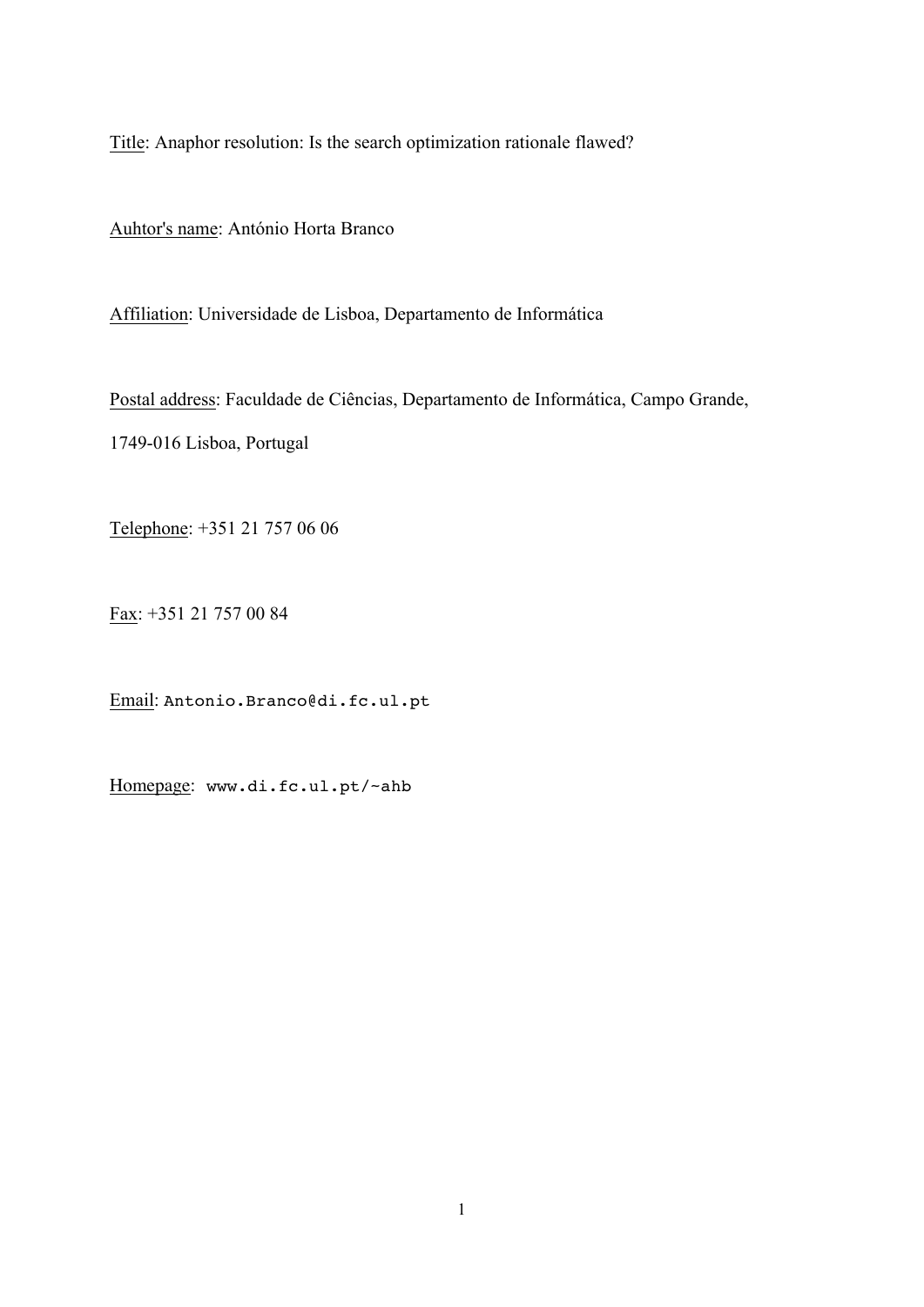Title: Anaphor Resolution: Is the search optimization rationale flawed?

Abstract: We discuss the primitives underlying mainstream cognition-driven approaches to anaphora and isolate the search optimization rationale behind the constraints on anaphor resolution. This rationale implies some predictions (i) about the existence of natural classes of anaphors such that every element in each class has the same set of admissible antecedents, and (ii) about the fact that the corresponding sets of admissible antecedents bear specific relations among them. The four binding classes are the naturally occurring classes of anaphors satisfying (i), and we verify that the predictions concerning (ii) are not empirically satisfied by the corresponding sets of admissible antecedents. We discuss in which sense this negative result casts doubts on the empirical support of the search optimization rationale for cognitive accounts of anaphor resolution.

Resumo: Discutimos as assunções elementares que presidem às análises da anáfora de inspiração cognitiva mais proeminentes e isolamos o rationale baseado na optimização da busca subjacente às restrições relativas à resolução de anáforas. Este rationale conduz a algumas previsões (i) acerca da existência de classes naturais de anáforas tais que cada elemento dessas classes tem o mesmo conjunto de antecedentes admissíveis e (ii) acerca do facto de os conjuntos de antecedentes admissíveis correspondentes exibirem relações específicas entre si. As quatro classes de ligação (*binding classes*) constituem as classes de anáforas que ocorrem naturalmente e satisfazem (i), e verificamos que as previsões relativas a (ii) não são empiricamente satisfeitas pelos correspondentes conjuntos de antecedentes admissíveis. Discutimos em que medida este resultado negativo levanta dúvidas acerca da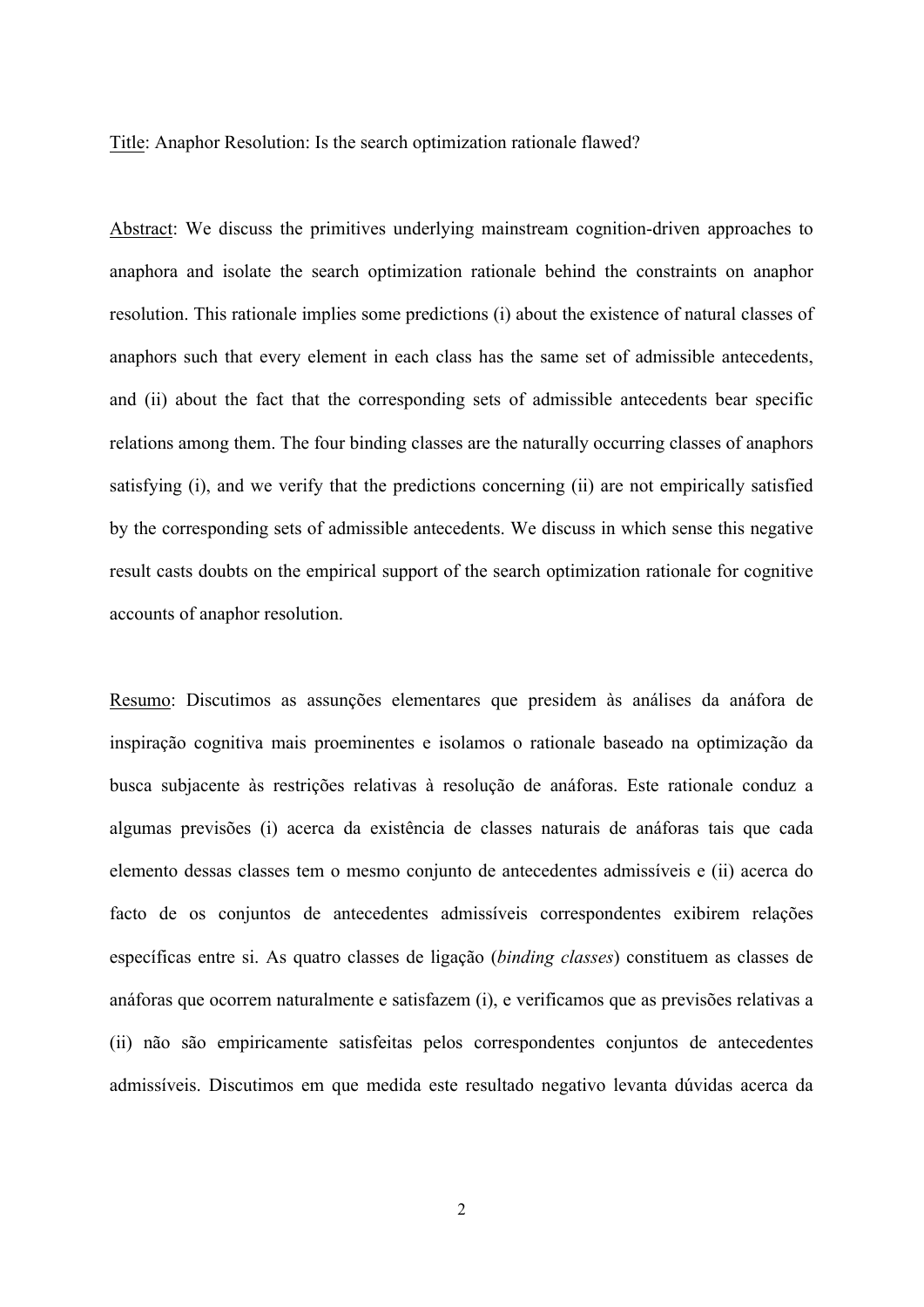plausibilidade empírica do rationale baseado na optimização da busca para as análise da resolução de anáforas de base cognitiva.

Keywords: : Natural language, Cognitive models of anaphora, Anaphor resolution, Binding principles.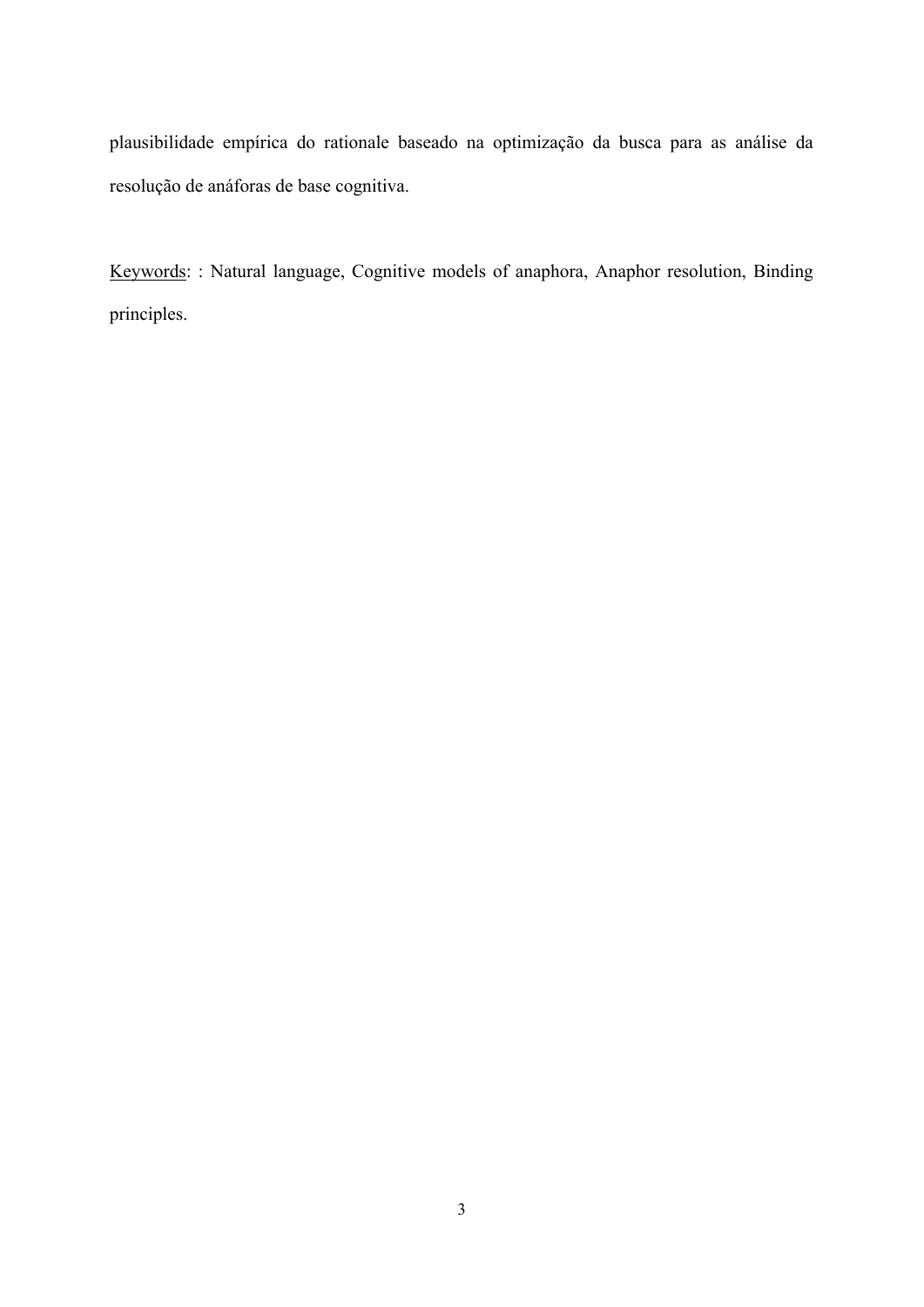#### **1. Introduction**

Mainstream cognitive models of nominal anaphor resolution envisage this linguistic process as a particular case of search optimization, where a "divide to conquer" processing strategy is adopted: The search space of working memory with antecedent candidates is "sectioned", each "section" containing the admissible antecedents for anaphors of different classes.

In Section 2 we discuss the details of the shared rationale behind these models. In particular, we see that the natural metrics that has been generally assumed for sectioning the search space for anaphor resolution is attentional prominence: Given the items that happen to be in short-term memory at a certain moment, anaphors of different classes are resolved against antecedent candidates with different degrees of attentional prominence.

In Section 3, we isolate central predictions implied by this rationale, concerning the relationship among the sets of admissible antecedents. We discuss also how attempts that seek to test such predictions have faced problems in finding objective criteria to isolate the relevant sets of antecedent candidates, and argue that a suitable way forward is to consider the binding classes of anaphors and the corresponding sets of admissible antecedents.

Binding classes are intensionally defined by means of constraints that are valid across different languages, known as binding constraints or principles. The definition of binding constraints capture empirical generalizations and are primarily aimed at delimiting the relative positioning of anaphors and their admissible antecedents in the grammatical geometry of linguistic constructs. Each anaphor belongs to the class of either short-distance reflexives (complying with Principle A), long-distance reflexives (Principle Z), pronouns (Principle B) or non-pronouns (Principle C) because, with respect to any syntactic position, it has the same set of admissible antecedent candidates of the anaphors of its class.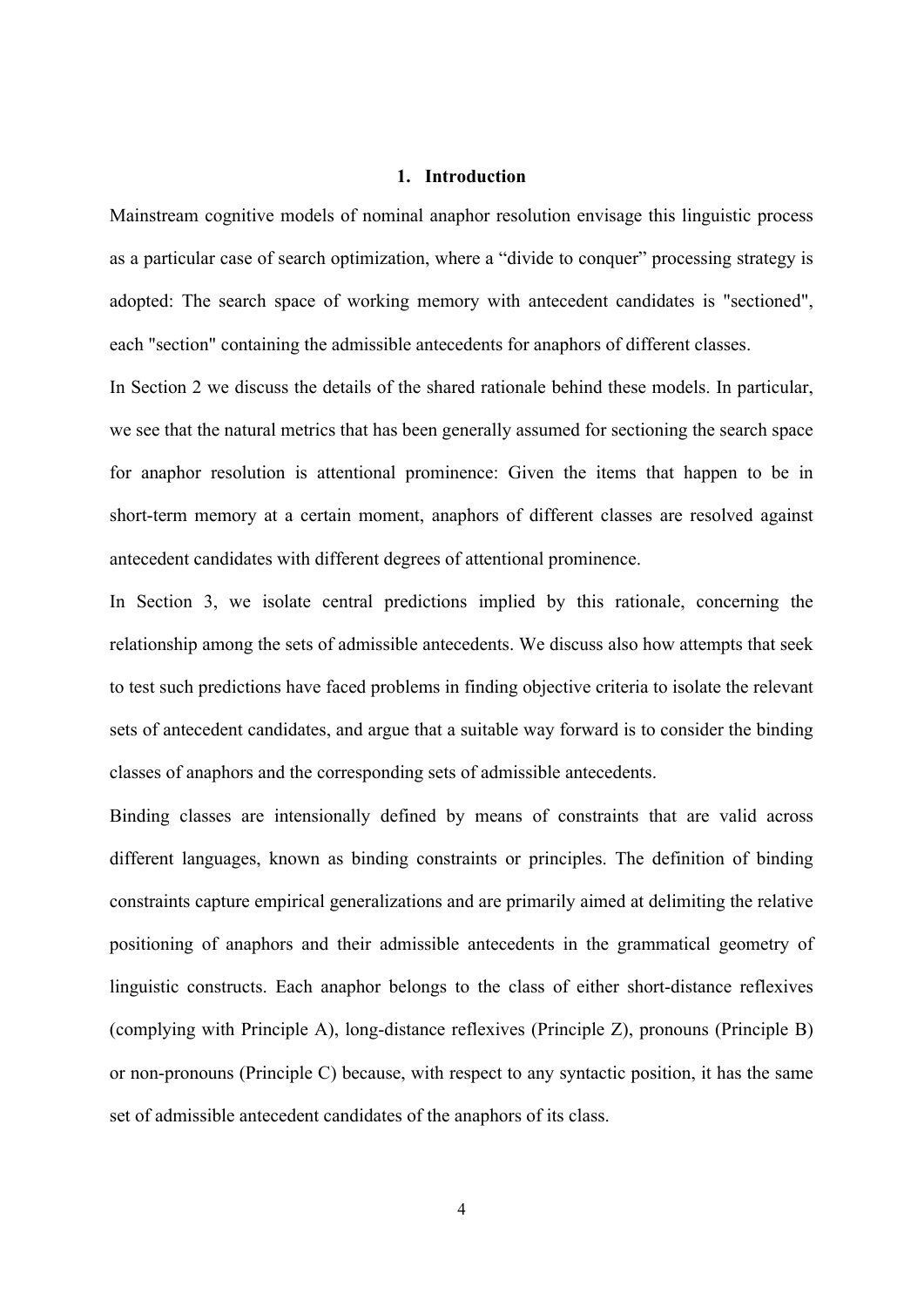In Section 4, we check the predictions underlined in the previous Section against the observed sets of antecedent candidates for the different binding classes, and discuss why these predictions are not confirmed. We will elaborate on how this militates against the insight embodied in the mainstream rationale referred to above.

Finally, in Section 5, we discuss the implications of this negative result both for a cognitive account of binding classes and for the empirical justification of current mainstream cognitive models of anaphor resolution.

#### **2. Models for Anaphor Resolution**

Anaphor resolution has been a major topic of inquiry for the research into the nature of linguistic processes. In the present Section, we seek to isolated what we think to be the common rationale behind the accounts proposed in the literature on cognitive models of anaphor resolution. The following quotation from (Gundel *et al.*, 1993) on the essential polysemy and polymorphism of natural language provides a suitable starting point: "One of the more interesting facts about human language is that we can use different forms to refer to the same thing, and the same form can be used to refer to many different things" (p. 276).

### **2.1. Polysemy and Interpretation**

Polysemy latu sensu appears as a convenient solution in a representational system that has finite resources to represent a virtually infinite number of entities. As there might be an undetermined number, say, of students with yellow t-shirts, it would be unbearable to a finite mind to have a specific representational device for each such student rather than the polysemous form *the student with a yellow t-shirt*. Polysemy, the feature that "the same form can be used to refer to many different things", is a helpful device to bring the linguistic system, or at least its lexicon, to a "handy" dimension.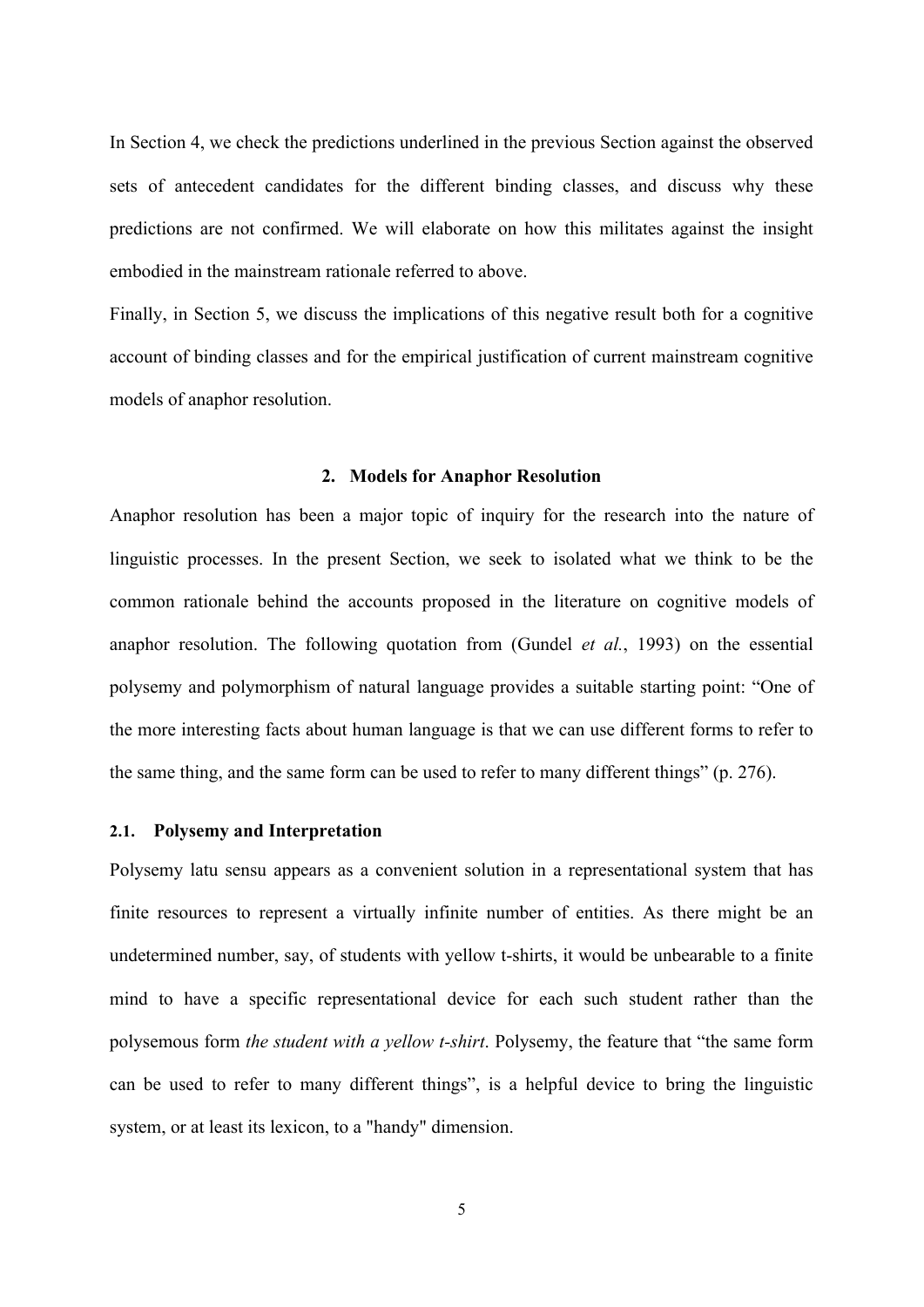Although polysemy appears as a convenient feature of the linguistic system, human language is not maximally reduced to a single hyper-polysemous blurb-lexeme that would be used to refer to any possible entity. The reason for this is to be found in the fact that, the gain elicited by polysemy is obtained at the cost of a non negligible side-effect: If the system counts on polysemy, it has also to count on the help of an interpretive task to assign to a polysemous expression, in a specific occurrence, the entity actually referred to by that expression. The benefit brought by a higher level of polysemy raises thus also important costs due to this non negligible interpretation overhead. As a result of these opposite trends, the system finds some balance point under the motto "enough polysemy for affordable interpretation processing".

# **2.2. Interpretation and polymorphism**

Polymorphism latu sensu on the other hand, appears as a convenient solution in a representational system that uses some interpretative schema to handle polysemy. As speakers keep referring, say, to the same student with yellow t-shirt, they can avoid going through the whole interpretive process of deciding which one of the possibly indefinite number of referents of *the student with a yellow t-shirt* should be picked out: This can be done by using a different, anaphoric form (*he*, *this guy*, *the student*,…) which is interpretively parasitic of the initial reference and simply signals that the same entity is being referred to. Polymorphism, the feature that "we can use different forms to refer to the same thing", is a helpful device to lower the processing effort involved in the interpretation process needed for taming polysemy.

Anaphora should thus be understood not just as a manifestation of polymorphism, but as a phenomenon emerging at the juncture of polysemy and polymorphism. Anaphoric polymorphism appears as a convenient solution in a system that has to handle polysemy in real time.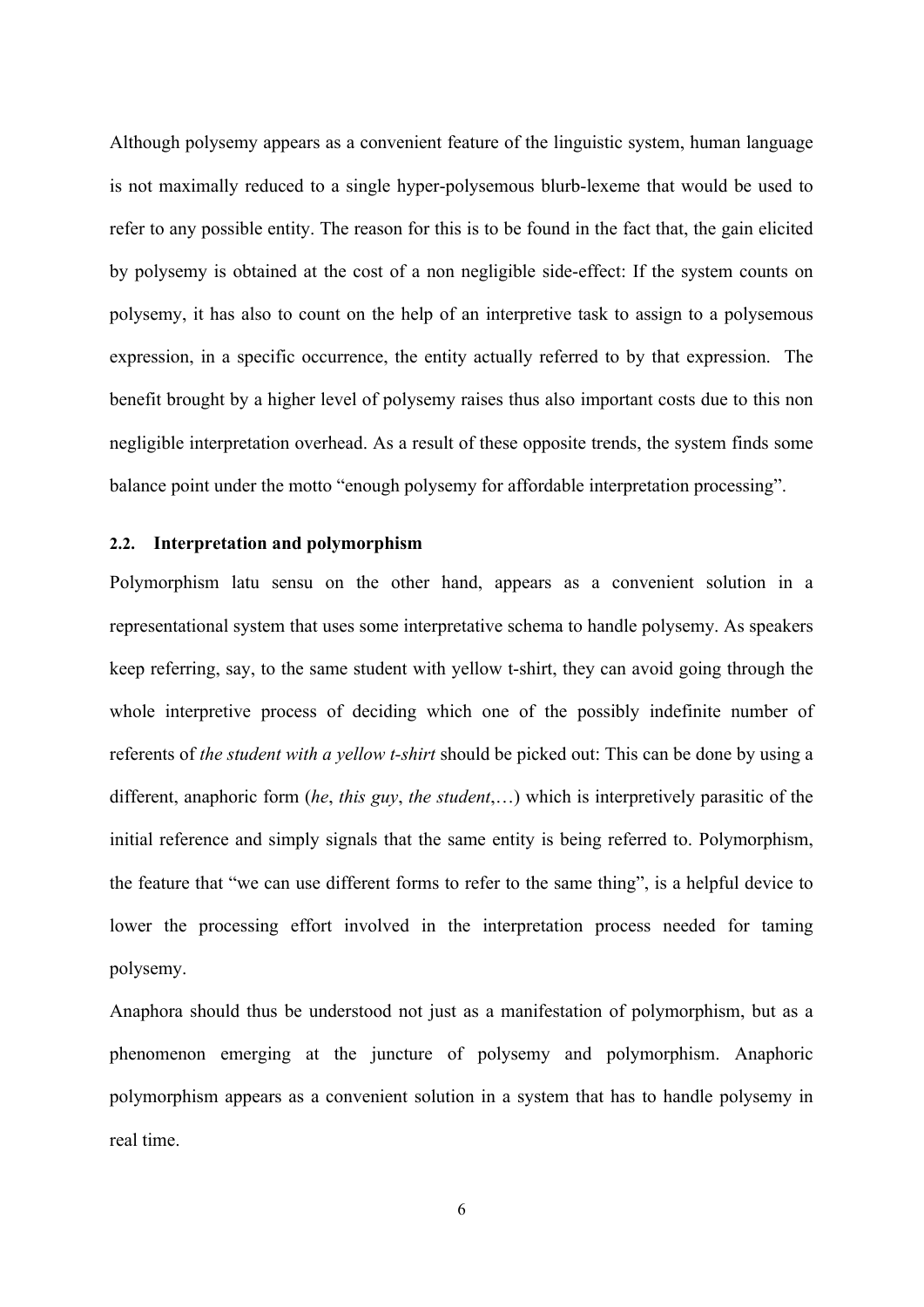### **2.3. Polymorphism and anaphor resolution**

Looking at anaphora under this broad perspective permits a straightforward justification of the correlation, frequently mentioned in the literature, between anaphors and expressions that have weaker semantic content. But more important for the point to be made in the present article, this broad perspective allows us also to bring to light a shared rationale of current proposals for a cognitive grounding of anaphor resolution.

Anaphora is used to avoid repeatedly going through the whole interpretive, polysemy reducing process. As speakers keep referring, say, to the same person already referred to by *the student with yellow t-shirt* they use some anaphoric form, e.g. *he*, and avoid going again through the whole interpretive process of deciding which one of the possibly indefinite number of referents of *the student with a yellow t-shirt* should be picked out: This is done via the so called resolution of the anaphor *he*, by means of which the identification of the antecedent of the anaphor — *the student with a yellow t-shirt* in this example — takes place and the corresponding referent can be used to assign an interpretation to *he*.

Cognition-driven approaches to anaphor resolution have typically seen this phenomenon as a case where a cognitive process is reformatted in terms of a simpler process: The cognitive search in a large, long-term or semantic memory involved in context-driven interpretation is taken over by a search for the recently activated antecedent of the anaphor in the shorter, working or short-term memory — only in case a suitable antecedent fails to be available in the working memory, the anaphor resolution process proceeds to a search in the semantic memory. Anaphora is thus seen as a case of search optimization by means of the reduction of the search space for interpretation.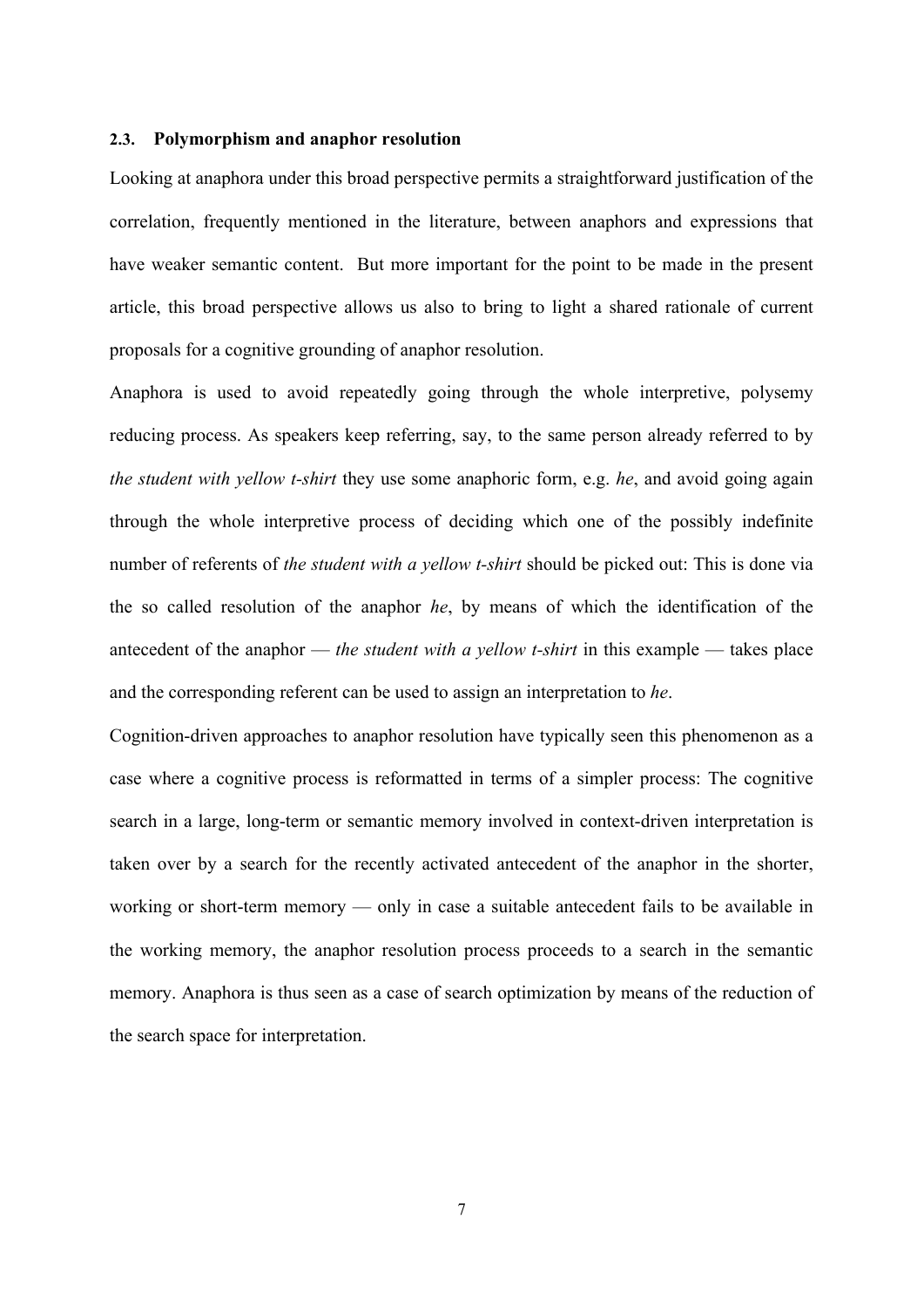### **2.4. Anaphor resolution and differentiation of anaphoric capacity**

This search optimization rationale for anaphor resolution has been further explored in cognitive models of anaphora.

Differentiation of anaphoric capacity is used to avoid going through the scanning of the whole working memory in the anaphor resolution process. As speakers refer again, say, to the same person already referred to by *the student with yellow t-shirt*, the specific anaphoric form they use, e.g. *the student*, *he* or *himself*, depends on the relative position of the representation of the referent of *the student with yellow t-shirt* in the working memory: Different types of anaphors have thus been assumed to pick referential items from different "sections" of the relevant search space.

First, as we saw in the previous subsection, in order to reduce interpretive overhead due to polysemy by means of anaphoric polymorphism, the search optimization is implemented in terms of the reduction of the size of the search space, with the transfer of the search process from the long term memory to the short term memory whenever possible. Second, in order to reduce the scanning steps in the working memory for anaphoric resolution, the search optimization is implemented in terms of a "divide to conquer" strategy: The search space for finding antecedents for anaphors is "sectioned", each section being reserved to be searched for the resolution of anaphors of a specific type.

For this schema to work, there has to be some feature that discriminates different items in the working memory from one another and induces a partial order over them. This order is typically established according to the attentional prominence that each such item bears. Attentional prominence is assumed to reflect a natural metrics for "distance" in the relevant cognitive search space, with less attentionally prominent items being the ones that take longer to be retrieved.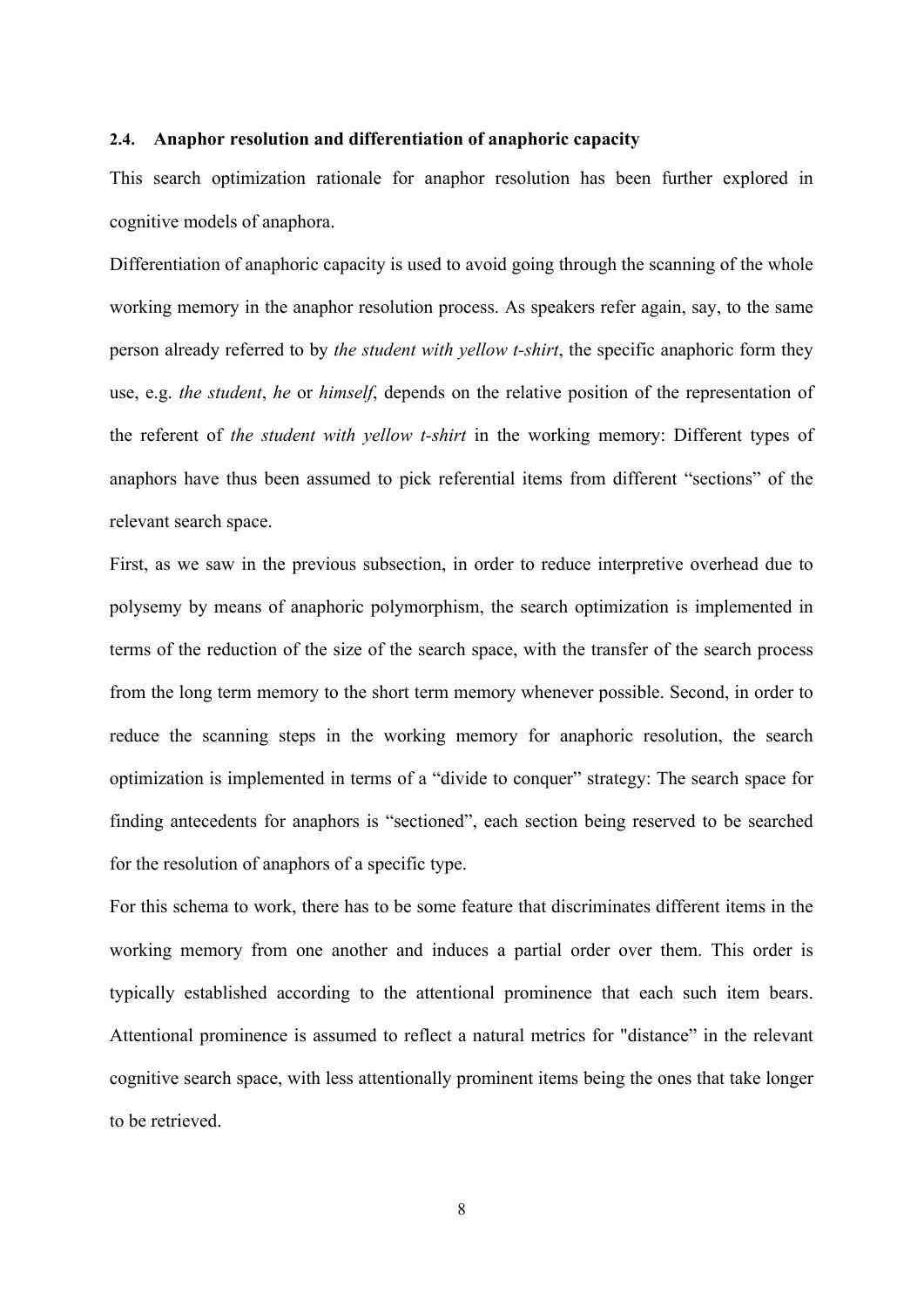When focussing in the anaphor resolution process under the broad angle just presented, one is not concerned with the specific processes by which items are brought into working memory, how they happen to be ordered, reinforced, removed, etc. On the other hand, we think also that no rejection of any of the different cognitive models of anaphora or reference argued for in the literature (vd. Festas, 2003) is implied. Given the items possibly in working memory at a certain moment, one is rather focussed on the fact that anaphors of a given type can thus be resolved against items with a certain attentional prominence, while anaphors of another type are resolved against items with some other degree of attentional prominence.

Skimming through the literature, one finds different proposals concerning the number of sections into which the search space for anaphor resolution is expected to divide. Just a few examples: Authors like Guindon (1985) or Givón (1992) discuss a division, respectively, into two and three "sections". Gundel *et al.* (1993), in turn, proposes a schema that may extend the division up to six "sections", depending on the specific language at stake.

### **3. Implications**

According to the essential tenets of this rationale, different sorts of anaphors — whose antecedent entities are to be found in different "sections" of the search space — are expected to have different sets of admissible antecedent entities.

# **3.1. Predictions**

The strong prediction is that anaphors of different types have different, *disjoint* sets of antecedents. This claim can be found, for instance, in (Garrod and Sanford, 1982).

Another, weaker but also plausible prediction in this connection is that, if the different sets of admissible antecedents turn out not to be disjoint, they would at least be expected to be *successively included* within each other. If we admit that an anaphor is of a given type such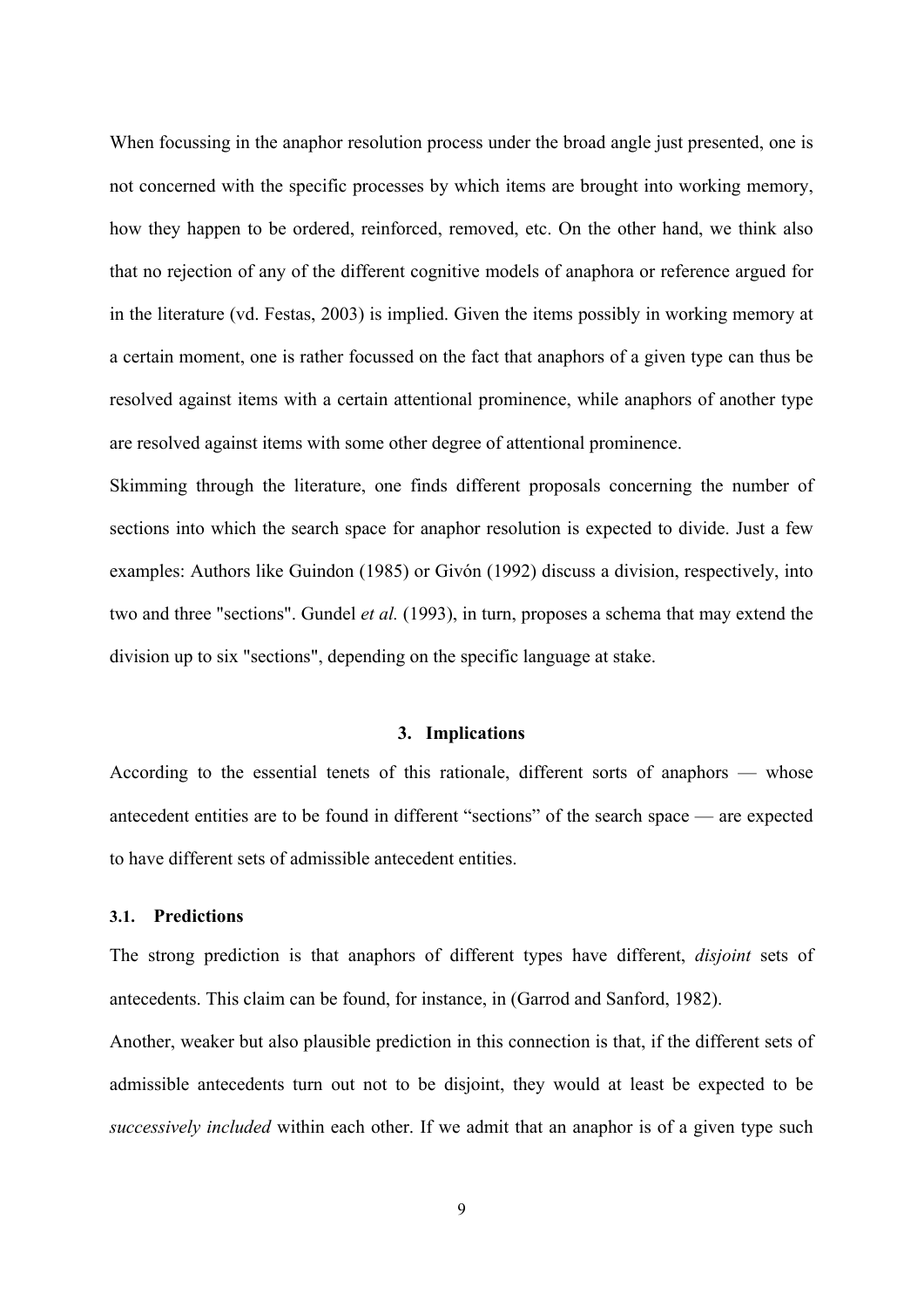that it is sensitive to items with a certain degree of attentional prominence, it is not a contradiction to accept that this anaphor may also be sensitive to items with a higher degree of prominence. This is the intuition behind the approach, for instance, of Gundel *et al.* (1993, 1998).

The search optimization rationale for anaphor resolution — with the assumed correlation between anaphoric forms and attentional prominence of antecedent candidates — can thus be seen as inducing a delimitation of anaphors into different natural classes. These classes are circumscribed in terms of the antecedents that the corresponding anaphors admit: A given class of anaphors is defined because every anaphor in that class can be resolved against the same set of antecedents.

The point worth stressing here is that this establishes a very interesting and self-contained line of empirical inquiry: If we succeed in isolating different sets of admissible antecedents, then we will succeed in isolating natural, cognitively motivated classes of anaphors. This line of inquiry is one of major relevance also because, if we find such natural classes of anaphors, then we are providing a piece of empirical support of paramount importance for the whole conjecture embodied in the search optimization rationale.

### **3.2. Fuzzy delimiters**

A first step towards pursuing this research path is to find a methodological device that allows to categorize items according to their attentional prominence. This involves finding a suitable scale of the attentional prominence of admissible antecedent entities. Besides, we need also objective criteria to decide which item in the scale a given anaphor should be put in correspondence with. The pursuing of these goals has been reported at various places in the literature, cf. among others, (Prince, 1981) and (Gundel *et al.* 1993).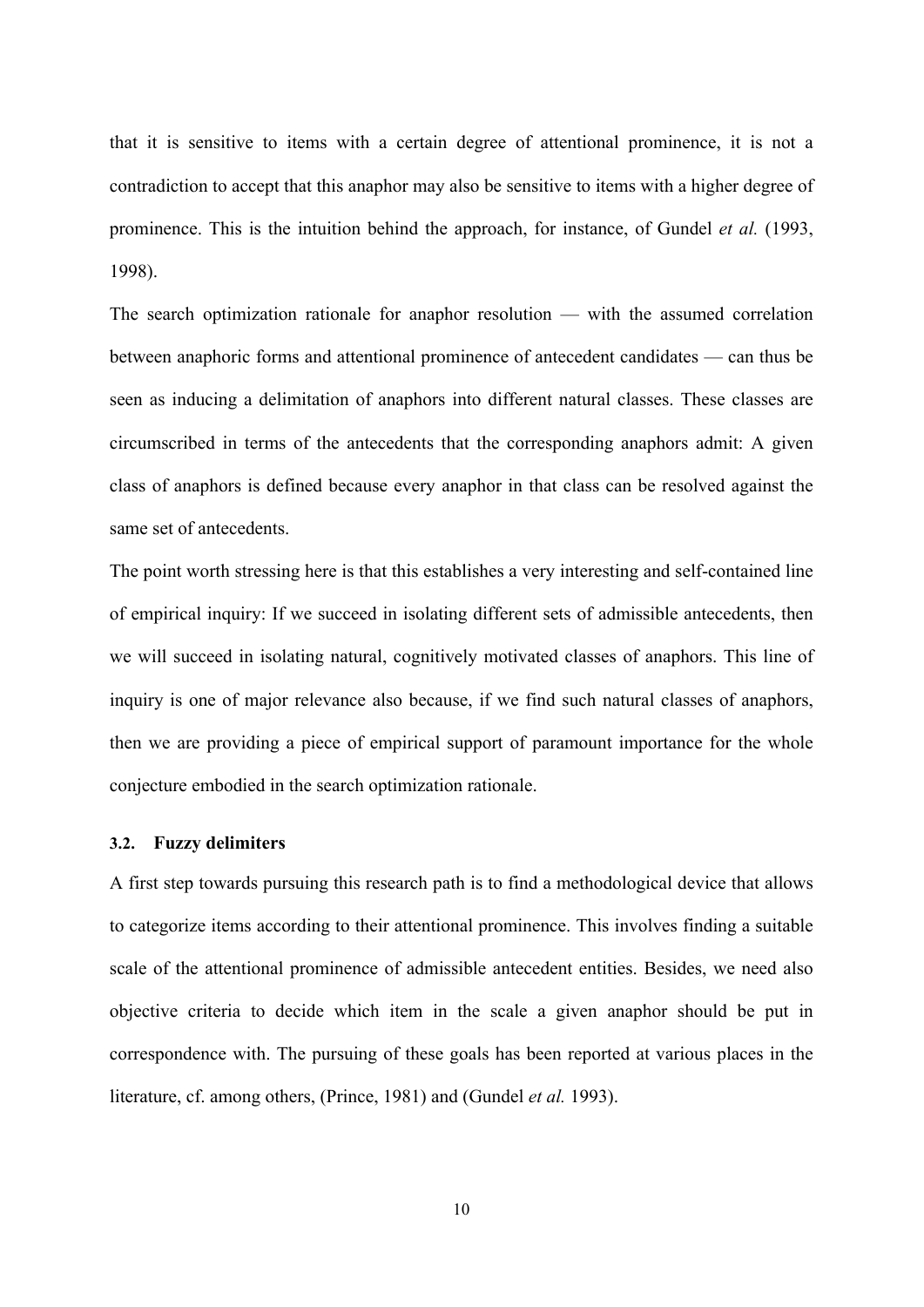The scale used to evaluate the attentional status of the cognitive item against which a given anaphor is resolved is typically defined by means of a set of keywords, like "familiar", "activated", "evoked", "uniquely identifiable", "brand new", etc. These keywords come with informal definitions under the form of example sentences and a discussion of some cases to which they may apply. The keywords come also with a hierarchy, where the relative positioning of each keyword in the scale is defined vis a vis the other keywords.

This sort of approach to define a scale of attentional prominence seems to be flawed, in our view, in some crucial aspects.

There is not an empirical justification for the number of required keywords, i.e. of the distinct degrees of relevant attentional prominence.

Keywords are defined in such a way that the boundaries between the degrees of prominence they are supposed to delimit are not clear.

Above all, there is no empirically well defined criteria to unequivocally decide which point of the scale is the antecedent of an anaphor in a specific occurrence in correspondence with.

### **4. Experiment**

These recurrent shortcomings represent a considerable drawback for the goal of finding empirical support to the search optimization rationale of anaphor resolution. The line of argument we would like to explore in the present article is that overcoming this drawback may involve changing the angle from which the correlation between natural classes of anaphors and search optimization could or should be addressed.

Instead of in the first place looking for objective criteria to identify attentional status of items and then trying to use them to possibly delimit classes of anaphors, we should take into account naturally occurring classes of anaphors — empirically motivated precisely on the basis of differences concerning the classes of their admissible antecedents — and try to clarify

11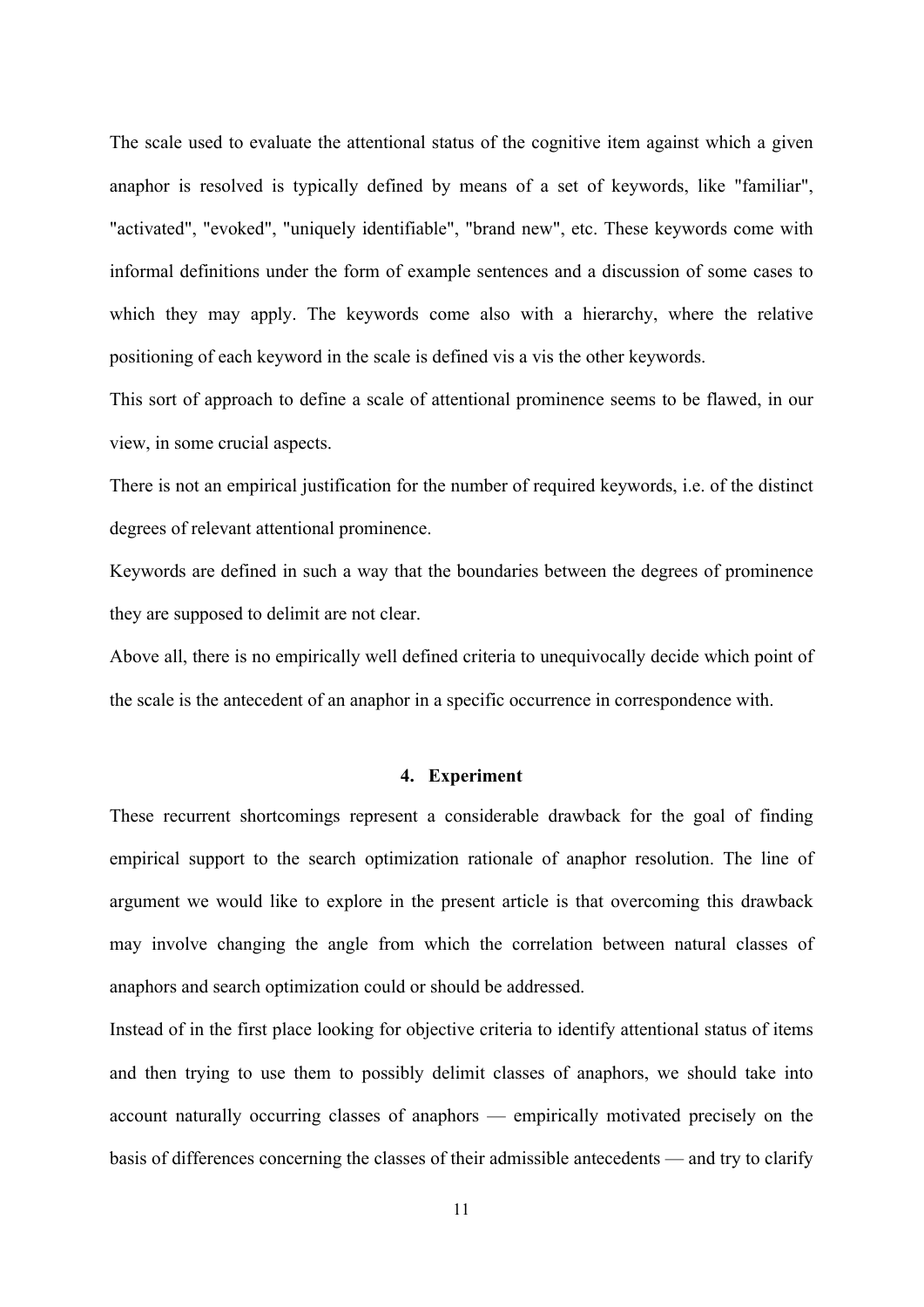the possible cognitive underpinnings of such classes. In particular, one should discuss whether and how such classes may fit into a search optimization rationale for anaphor resolution.

#### **4.1. Binding classes**

The most notorious classes of anaphors obtained via grouping of the corresponding sets of admissible antecedents are the so called binding classes. Each of these classes contains all and only the anaphors that may pick an antecedent from the same set of admissible antecedents. A classical contrast permitting to illustrate the kind of difference at stake is the one between *Peter said John described Tom to himself* and *Peter said John described Tom to him*: While *himself* have *John* and *Tom* as admissible antecedents but not *Peter*, *him* has Peter as admissible antecedent (and possibly other antecedents introduced in the discourse or the context), but not *John* or *Tom*. Accordingly, *himself* and *him* are said to belong to different binding classes, the former to the class of the so called short-distance reflexives, the latter to the class of the so called pronouns.

The members of a given binding class can be intensionally characterized as those anaphors that are ruled by a specific binding constraint, with this constraint expressing an objective criterion to categorize anaphors according to one of the different available binding classes. Such binding constraints capture empirical generalizations and are aimed at delimiting the relative positioning of anaphors and their admissible antecedents in grammatical geometry.

Since their first formulation in (Chomsky, 1980, 1981), the definition of binding principles has been the focus of intense research, from which a binding theory of increased empirical adequacy has emerged. From an empirical perspective, binding constraints, or binding principles, stem from quite robust generalizations and exhibit a universal character, given their parameterized validity across natural languages. From a conceptual point of view, in turn, the relations among binding constraints involve non-trivial symmetry, which lends them

12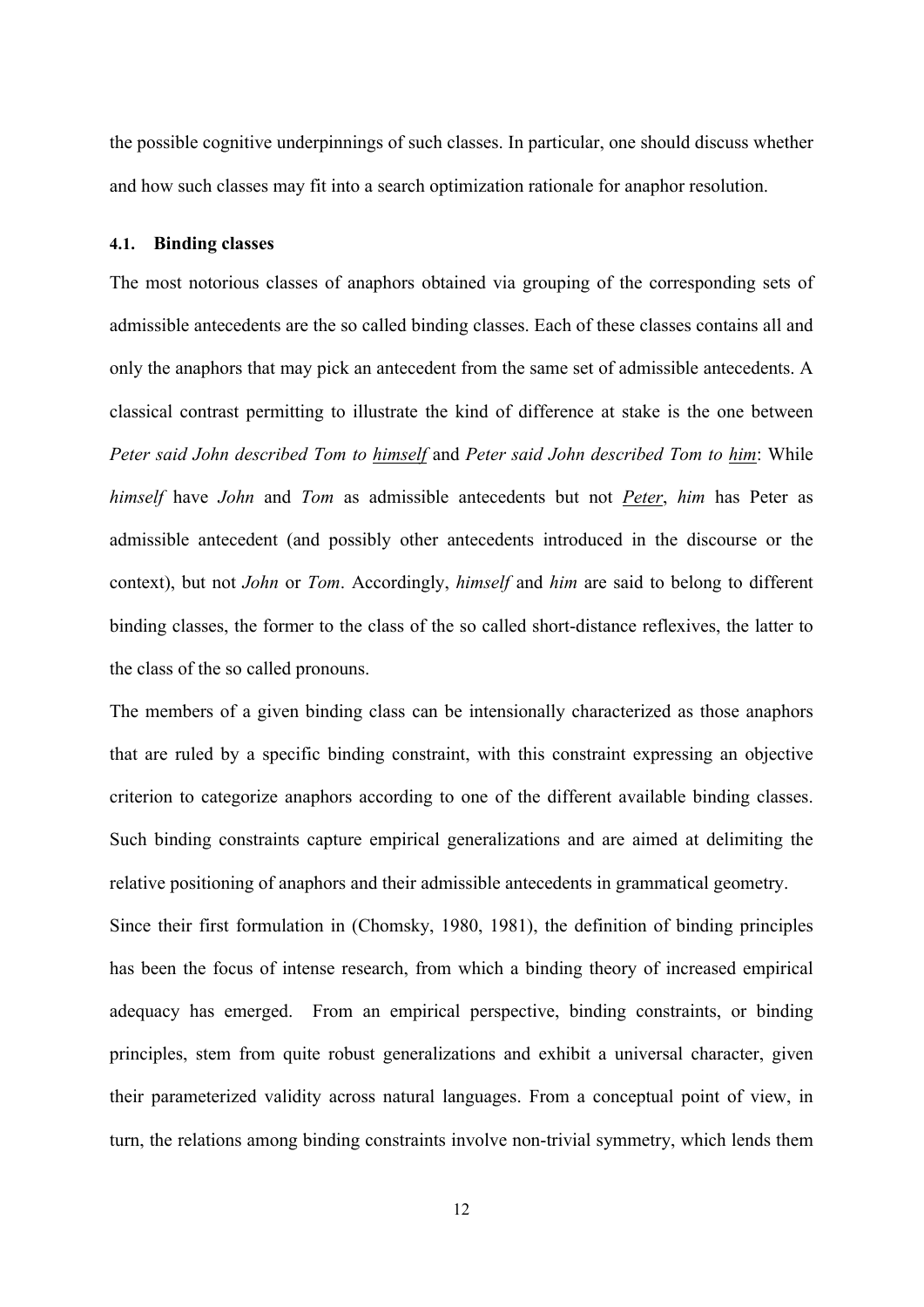a modular nature. Accordingly, they have been considered one of the most robust modules of grammatical knowledge, usually known under the term of "binding theory".<sup>1</sup>

Recent developments of (Pollard and Sag, 1994), in particular (Xue *et al.*, 1994, Branco and Marrafa, 1999, Branco 2000), indicate that there are four binding constraints. Below, the definition of each principle is illustrated by an example with relevant contrasts:<sup>2</sup>

# **Principle A**

If a short-distance reflexive is locally o-commanded, it must be locally o-bound.

{...*ant*c..} [*O amigo do Lee*i]j *acha que* [*o vizinho do Max*k]l *gosta de si próprio*\*c/\*i/\*j/\*k/l. (Portuguese)

[Lee;'s friend]; thinks [Max<sub>k</sub>'s neighbour]; likes himself\* $_{c/*(i+1)/(k+1)}$ .

# **Principle Z**

If a long-distance reflexive is o-commanded, it must be o-bound.

{...*ant*c..} [*O amigo do Lee*i]j *acha que* [*o vizinho do Max*k]l *gosta dele próprio*\*c/\*i/j/\*k/l.

[Lee;'s friend]; thinks  $[Max_k]$ 's neighbour] likes him $C_{c'}$ \*i/j/\*k/himself.

<sup>&</sup>lt;sup>1</sup> Vd. Dopkins and Nordlie, 1995 and van der Lely and Stollwerck, 1997 and references cited therein for an overview of psycholinguistic research on binding constraints.

<sup>&</sup>lt;sup>2</sup> Coindexation marks anaphoric links between anaphors and their tentative antecedent(s); indexes prefixed by '\*' mark non admissible anaphoric links; and '{...*ant<sub>c</sub>*...}' represent tentative antecedents available outside the sentence, in the discourse or in the context.

We are using examples of Portuguese, a language with anaphors of each of the four binding classes. Some languages may not have anaphors of every binding type.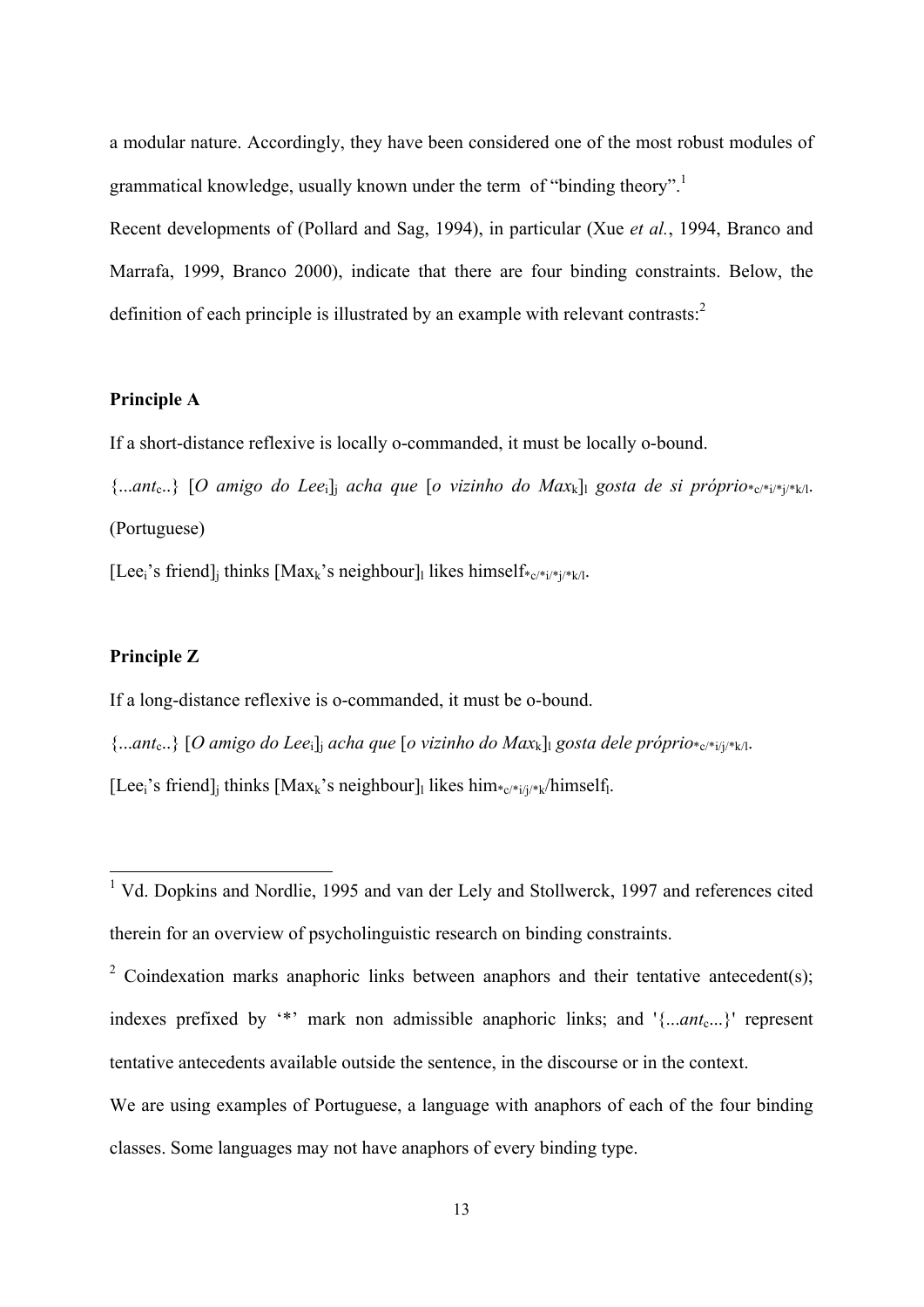### **Principle B**

A pronoun must be locally o-free.

{...*ant*c..} [*O amigo do Lee*i]j *acha que* [*o vizinho do Max*k]l *gosta dele*c/i/j/k/\*l.

[Lee<sub>i</sub>'s friend]<sub>i</sub> thinks [Max<sub>k</sub>'s neighbour]<sub>1</sub> likes him<sub>c/i/j/k/\*1</sub>.

# **Principle C**

{...*ant*c..} A non-pronoun must be o-free.

 $[O \text{ amigo do Lee}_i]$  *acha que*  $[O \text{ vizinho do Max}_k]$  *gosta do rapaz*<sub>c/i/\*j/k/\*]</sub>.

[Lee<sub>i</sub>'s friend]<sub>i</sub> thinks [Max<sub>k</sub>'s neighbour]<sub>l</sub> likes the boy<sub>c/i/\*i/k/\*l</sub>.

These constraints are defined on the basis of some auxiliary notions. The notion of *local domain* involves the partition of sentences and associated grammatical geometry into two zones of greater or less proximity with respect to the anaphor. Typically, the local domain coincides with the predication domain of the predicator subcategorizing the anaphor. In some cases, there may be additional requirements that the local domain is circumscribed by the first upward predicator that happens to be finite, bears tense or indicative features, etc.<sup>3</sup> For instance, in the example *Lee's friend thinks* [*Max's neighbour likes him*] the local domain is of *him* indicated between square brackets.

*O-command* is a partial order under which, in a clause, the Subject o-commands the Direct Object, the Direct Object o-commands the Indirect Object, and so on, following the usual obliqueness hierarchy of grammatical functions, being that in a multi-clausal sentence, the upward arguments o-command the successively embedded arguments. For instance, in the example *The girl who said that Peter knows Max thinks Max's neighbour likes him*, we get

<sup>&</sup>lt;sup>3</sup> For details, see (Dalrymple, 1993).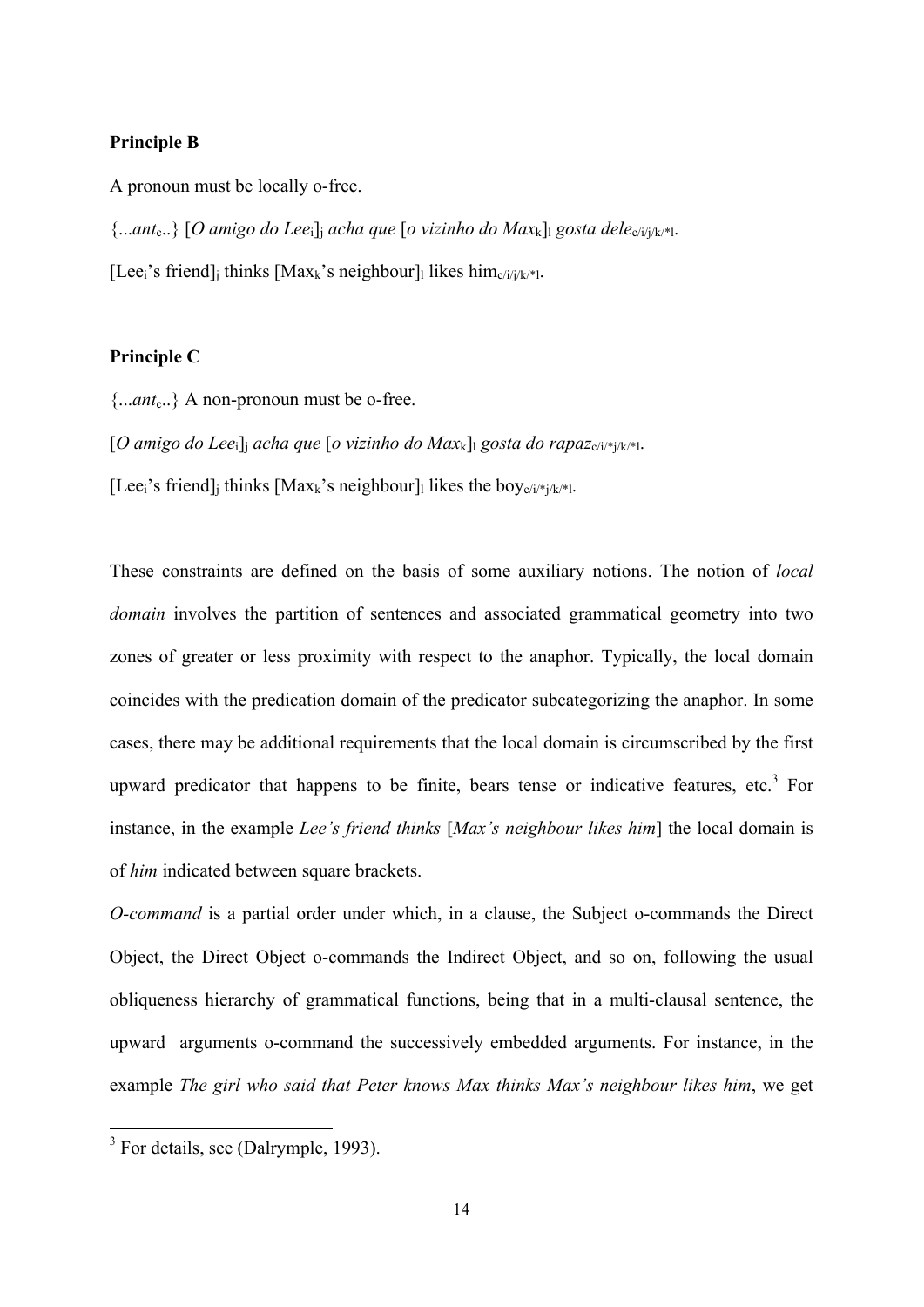the following o-command relations: *The girl who Peter said that Max knows Max* < *Max's neighbour* < *him*, and *Peter* < *Max* < *who*.

The notion of *o-binding* is such that *x* o-binds *y* iff *x* o-commands *y* and *x* and *y* are coindexed, where coindexation is meant to represent anaphoric links.<sup>4</sup> For instance, in the example *Lee's friend thinks Max's neighbour likes himself*, *Lee's friend* (non locally) o-binds *himself*, *Max's neighbour* locally o-binds it, and *Lee* and *Max* does not o-bind it.

Note that, given their conditional definition, Principles Z and A are complied with if the reflexives are in so called *non exempt positions*, that is if they are, respectively, o-commanded and locally o-commanded.

It is now well established in the literature that there is a distinction between constraints for anaphor resolution (excluding tentative antecedents from the set of admissible antecedent candidates) and preferences (making the resolution process to converge on the actual antecedent). Binding constraints are thus to be counted in the set of such constraints, though they are not the only ones.<sup>5</sup>

 $<sup>4</sup>$  There are anaphors that are subject-oriented, in the sense that they only take antecedents that</sup> have the grammatical function Subject. Some authors (e.g. Dalrymple, 1993) assume that this should be seen as an intrinsic parameter of binding constraints and aim at integrating it in their definition. In this point we follow previous results of ours reported in (Branco, 1996), where the subject-orientedness of anaphors is argued to be, not an intrinsic feature of binding constraints, but one of the surfacing effects that result from the non linear obliqueness hierarchy associated with some predicators (or to all of them in some languages).

 $<sup>5</sup>$  For details on the distinction between constraints and preferences in anaphor resolution, and</sup> their listings, see Carbonell and Brown, 1988; Rich and Luperfoy, 1988; Asher and Wada, 1989; Lappin and Leass, 1994; Mitkov, 1997; Branco, 2000.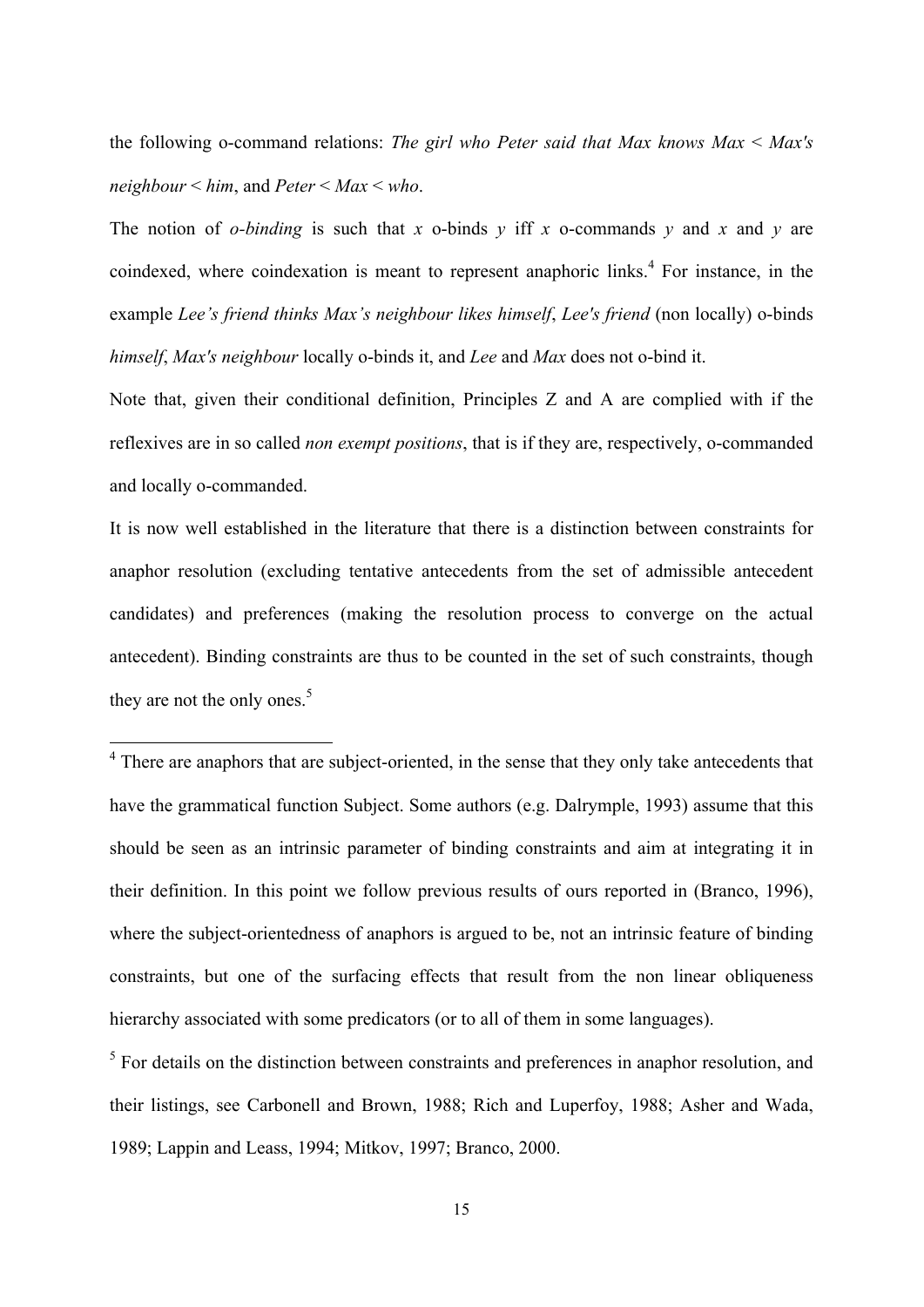### **4.2. Sets of admissible antecedents**

As discussed above, the search optimization rationale for anaphor resolution implies some predictions concerning the relations between the different natural classes of admissible antecedents for anaphors. These classes are expected to be either disjoint — strong prediction —, or successively included within each other — weak prediction. Given the binding classes just presented, we can now check if they conform to these predictions. For each of the four binding classes, we delimit the corresponding sets A, B, C and Z of admissible antecedents and then check how they relate to each other.

In order to proceed with this test, first, we have to fix a non exempt position **x** in a generic multi-clausal grammatical structure, like the one used above for the examples illustrating the different binding principles, that can be schematically represented as

{...disc/cont\*...}...nloc\*...[...noc\*...]...[...loc\*...[...noc\*...]...**x**...]<sub>LocalDom</sub>...

where nloc<sup>\*</sup>, noc<sup>\*</sup> and loc<sup>\*</sup> stand, respectively, for positions of non-local o-commanders, non-o-commanders and local o-commanders. Second, we have to successively instantiate **x** with an anaphor from each different binding class. We will then be able to observe what are the relations among the sets of admissible antecedents of each binding class.

If we assume that **x** is any anaphor complying with principle A, we see that the admissible antecedents of **x** form the set of its local o-commanders, which we can call the set A.

In case  $\bf{x}$  is an anaphor complying with principle  $\bf{Z}$ , the set  $\bf{Z}$  of its admissible antecedents is made of its o-commanders.

When **x** is an anaphor ruled by Principle B, the set B of its admissible antecedents contains all the antecedents that are non-local o-commanders of **x**.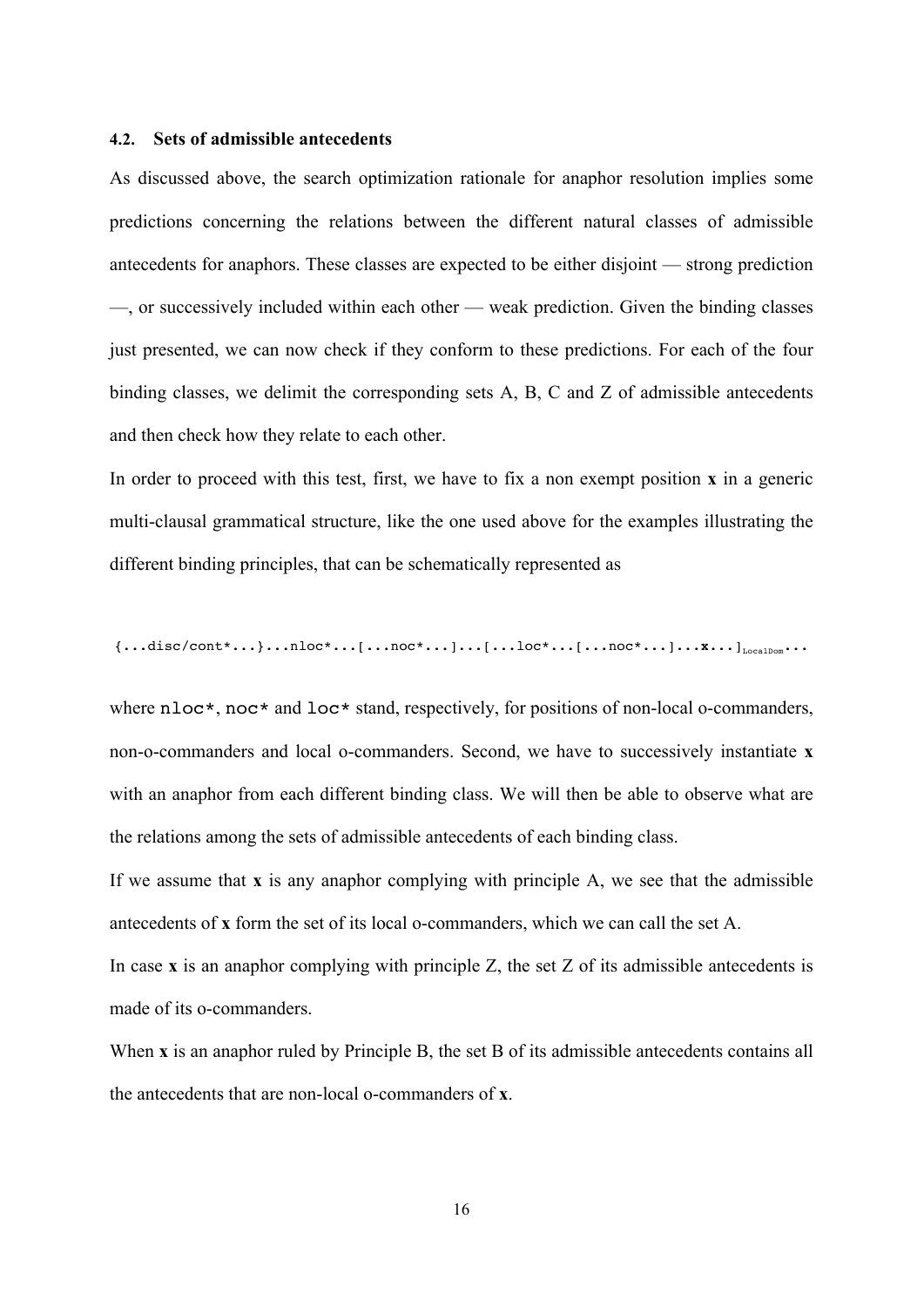Finally, the set C of the admissible antecedents of **x** when this is an anaphor complying with principle C has all the items that are non-o-commanders of **x**.

Given the definitions of the o-command relation, and from a maximally generic point of view, the formal relations between these four sets of admissible antecedents are the following:

$$
A \subset Z \& A \cap B = \emptyset \& A \cap C = \emptyset
$$
  

$$
Z \cap B \neq \emptyset \& Z \cap C = \emptyset
$$
  

$$
B \subset C
$$

By representing each of these sets in graphical terms,

## \*\*Insert Table 1 about here\*\*

the relations among them can be rendered in a more perspicuous way by means of the following diagram:

#### \*\*Insert Table 2 about here\*\*

It is straightforward to see that the admissible antecedents of short-distance reflexives are admissible antecedents of long-distance reflexives  $(A \subset Z)$ ; some admissible antecedents of long-distance reflexives are admissible antecedents of pronouns  $(Z \cap B \neq \emptyset)$ ; and the admissible antecedents of non-pronouns are admissible antecedents of pronouns ( $C \subseteq B$ ). From another perspective, this amounts to say that for a given possible antecedent of an anaphor in position **x**, it is the case that there are always at least two different types of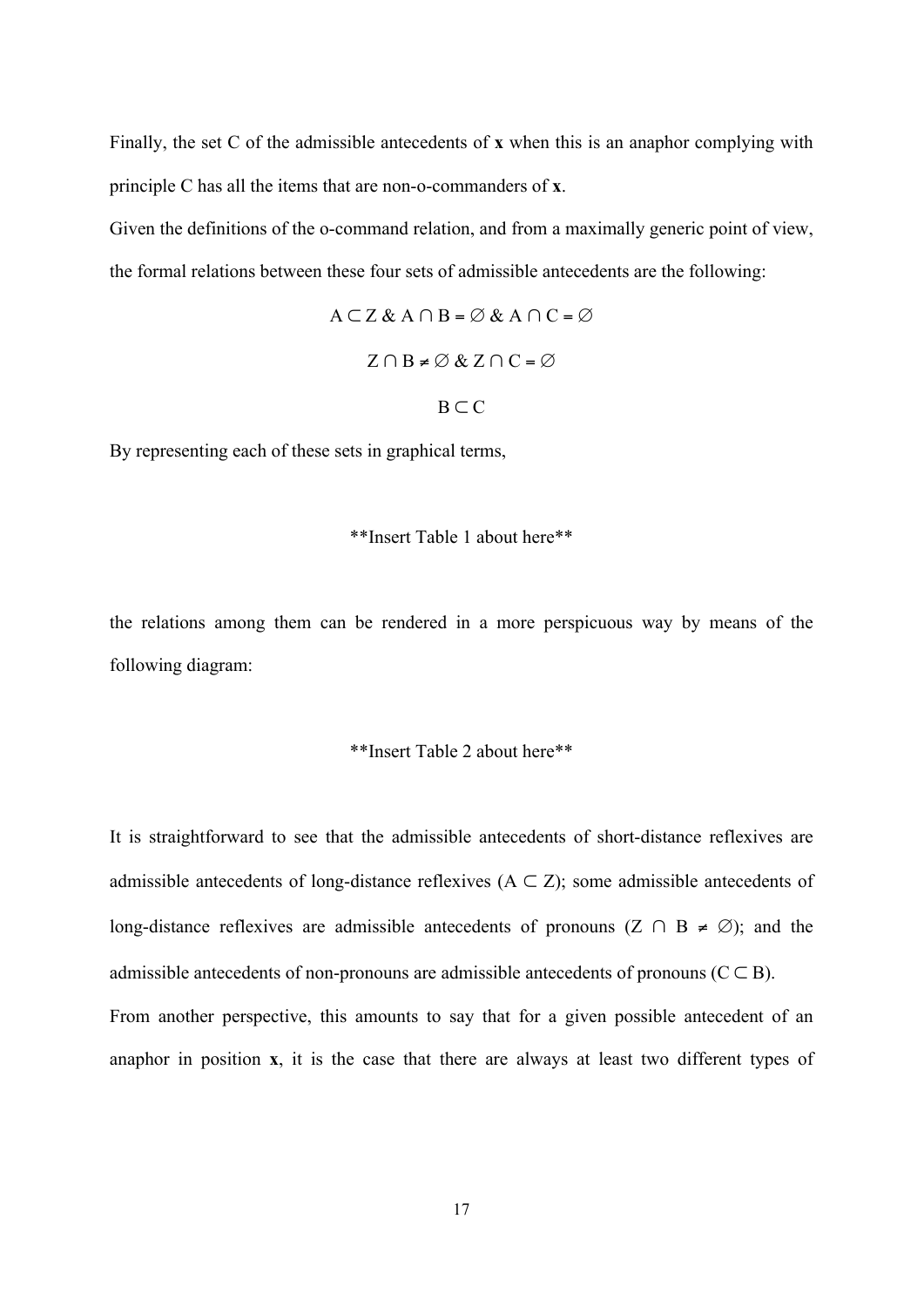anaphors that can fill  $x$  and take that antecedent.<sup>6</sup> Or alternatively, for a given anaphor interpreted against a given antecedent, that anaphor can always be replaced at least by another one of a different binding type that can take the same antecedent.

In any case, what is crucial to note for our experiment is that the sets of admissible antecedents per anaphor type are not mutually disjoint. They are neither successively included within each other.

This does not match either the strong or the weak prediction implied by the search optimization rationale for anaphor resolution.

# **5. Discussion**

In this paper we sought to isolate the search optimization rationale behind the constraints expected to bear on anaphor resolution.

This rationale implies some predictions about the existence of natural classes of anaphors such that, with respect to any position of occurrence, every element in each such class have the same set of admissible antecedents. In particular, it implies that these sets of admissible antecedents are predicted to exhibit certain relations among them: They are expected either to be disjoint, or at least to be successively included within each other.

Given the current state of the art of the research on anaphora, the four binding classes are the naturally occurring classes of anaphors satisfying the criterion pointed out above: Each binding class contains all and only the anaphors that, for a given grammatical position, have the same set of admissible antecedents.

<sup>&</sup>lt;sup>6</sup> If one considers also exempt syntactic positions, then even reflexives have possible antecedents that may also be antecedents of pronouns and non-pronouns.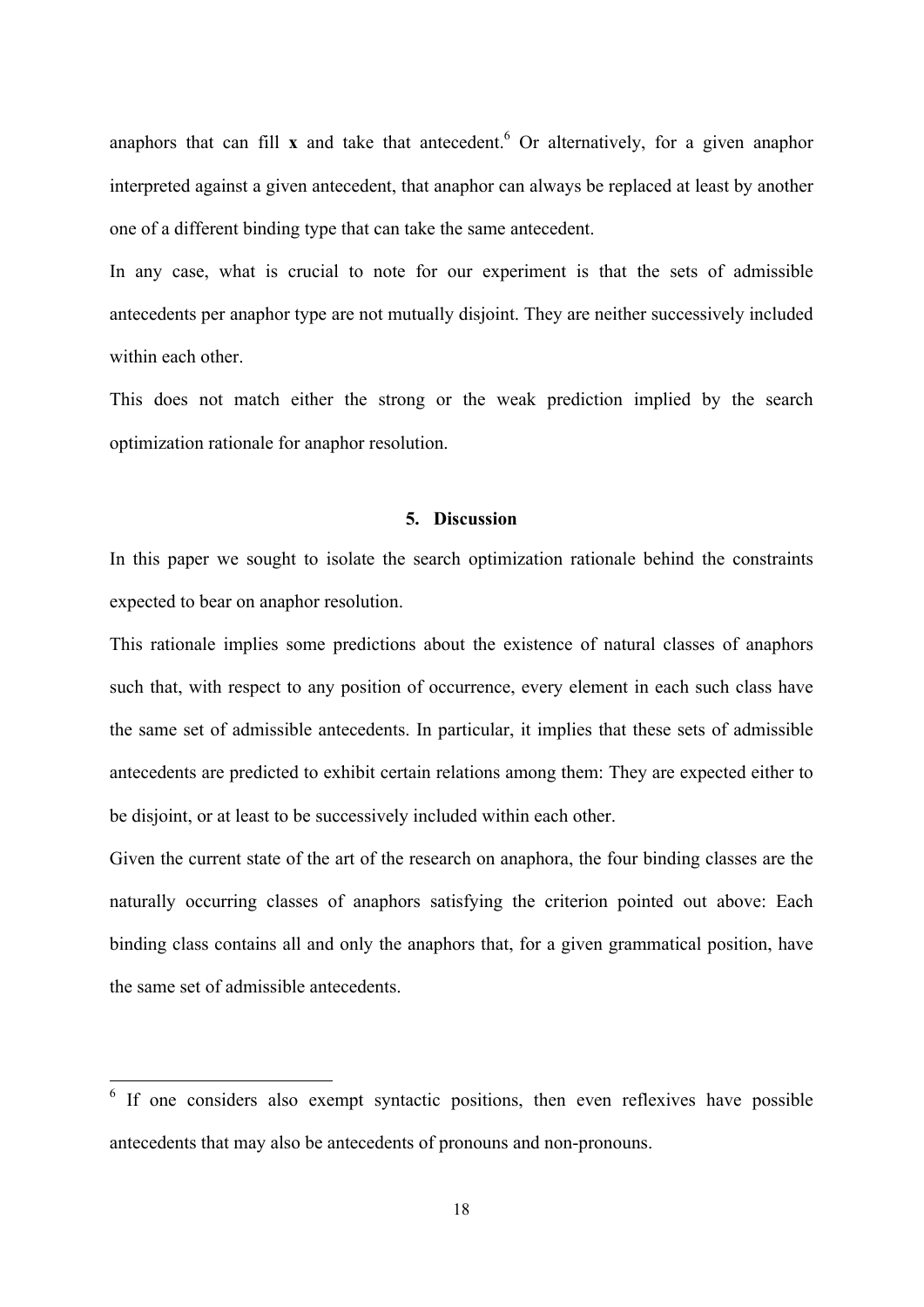The result we argued for in the present paper is that the four sets of admissible antecedents of the four binding classes do not conform to the predictions underlined above: They are neither disjoint nor successively included in each other: While, two of them, A and C, are strictly included in the other two, Z and B — with  $A \subset Z$  and  $C \subset B$  —, the latter are not disjoint neither included in one another.

Given that the relations predicted by the search optimization rationale are not observed for the sets of admissible antecedents corresponding to binding classes, these natural classes are not offered any principled explanation by this rationale. Moreover, given that these are objectively determined natural classes of anaphors across natural languages, this result casts serious doubts that the search optimization rationale may provide a clear-cut justification for anaphor resolution and its constraints.

This should not be seen as forcing the inference that cognitively rooted factors (such as attentional prominence associated with recency of mention, just to refer an example) do not play an important role in anaphor resolution, at least as preference factors. Nor should it be seen as implying that binding constraints have been proved not to have any cognitive justification.

This result, if correct, shows that current cognitive models of anaphor resolution, crucially based on the search optimization rationale, make predictions that are infirmed by the very significant empirical generalizations embodied in the definition of binding classes.

# **6. References**

Asher, N. and H. Wada (1988). A computational account of syntactic, semantic and discourse principles for anaphora resolution, *Journal of Semantics*, *6*, 309-344.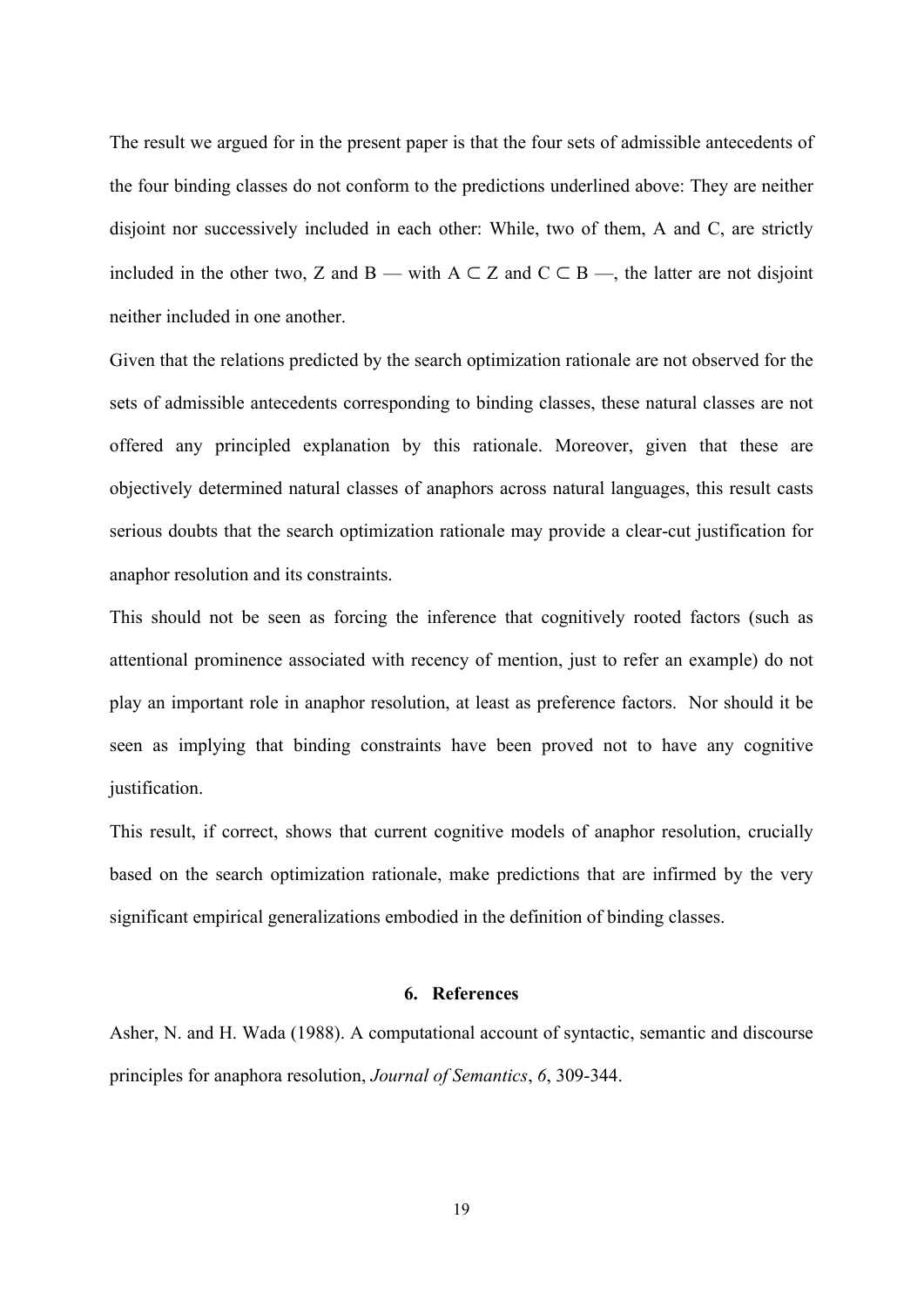Branco, A. (1996). Branching split obliqueness at the syntax-semantics interface. In *Proceedings, 16th International Conference on Computational Linguistics (COLING96)*, 149-156.

Branco, A. and P. Marrafa (1997). Subject-oriented and non subject-oriented long-distance anaphora: an integrated approach. In *Proceedings, 11th Pacific-Asia Conference on Language, Information and Computation (PACLIC-96)*. Seoul: Kyung Hee University, 21-31.

Branco, A. (2000), *Reference Processing and its Universal Constraints*, Edições Colibri, Lisbon.

Carbonell, J. and R. Brown (1988). Anaphora resolution: a multi-strategy approach, In *Proceedings, The 12th International Conference on Computational Linguistics (COLING88)*, 96-101.

Chomsky, N. (1980). On binding. *Linguistic Inquiry*, *11*, 1-46.

Chomsky, N. (1981). *Lectures on Government and Binding*, Foris, Dordrecht.

Dalrymple, M. (1993). *The Syntax of Anaphoric Binding*. CSLI Publications, Stanford.

Dopkins, S. and J. Nordlie (1995). Processes of anaphor resolution. In R. Lorch and E. O'Brien (eds.), *Sources of Coherence in Reading*, Lawrence Erlbaum, Hillsdale, 145-157.

Festas, I. (2003). Resolução anafórica nas diversas teorias acerca da compreensão do discurso. O papel dos processos *bottom-up* e *top-down*. *Psychologica*, this volume.

Garrod, S. and A. Sanford (1982). The mental representation of discourse in a focussed memory system: Implications for the interpretation of anaphoric noun phrases. *Journal of Semantics*, *1*, 21-41.

Givón, T. (1992). The grammar of referential coherence as mental processing instructions. *Linguistics*, *30*, 5-55.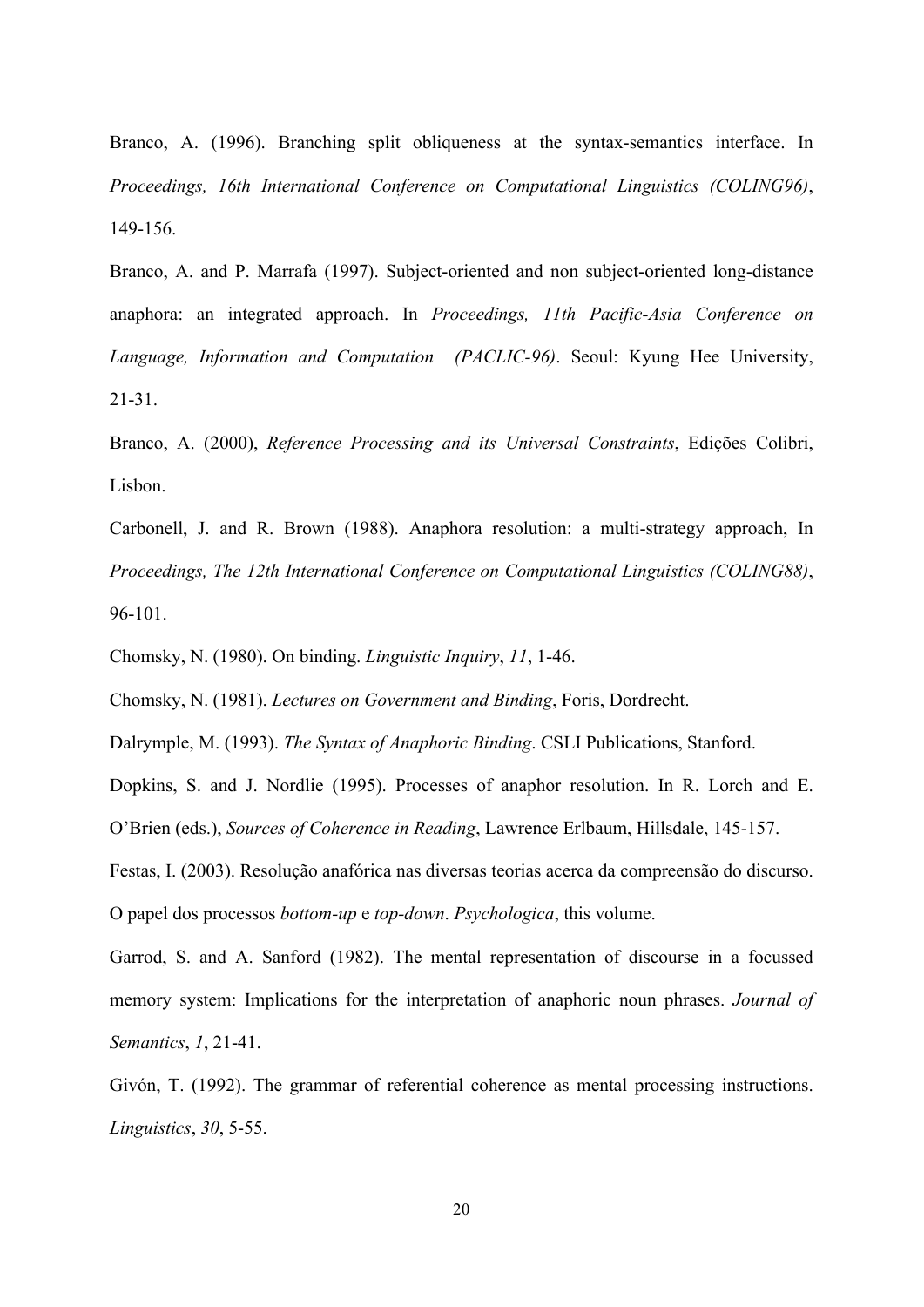Gundel, J., N. Hedberg and R. Zacharski (1993). Cognitive status and the form of referring expressions in discourse. *Language*, *69*, 274-307.

Gundel, J. (1998). Centering theory and the givenness hierarchy: Towards a synthesis. In M. Walker, A. Joshi and E. Prince (eds.), 183-198.

Guindon, R. (1985). Anaphora resolution: short-term memory and focusing. In *Proceedings, 23rd Annual Meeting of the Association for Computational Linguistics (ACL85)*, 218-227.

Lappin, S. and H. Leass (1994). An algorithm for pronominal anaphora resolution, *Computational Linguistics*, *20*, 535-561.

Mitkov, R. (1997). Factors in anaphora resolution: they are not the only things that matter. a case-study based on two different approaches. In *Proceedings of the ACL/EACL97 Workshop on Operational Factors in Practical, Robust Anaphora Resolution.* Association for Computational Linguistics.

Pollard, C. and I. Sag (1994). *Head-Driven Phrase Structure Grammar*. The University of Chicago Press, Chicago.

Prince, E. (1981). On the reference of indefinite-*this* NPs. In A. Joshi, B. Webber and I. Sag (eds.), *Elements of Discourse Understanding*. Cambridge University Press, Cambridge.

Rich, E., and S. LuperFoy (1988). An architecture for anaphora resolution, In *Proceedings, 2nd Conference on Applied Natural Language Processing*, 18-24.

van der Lely, H. and L. Stollwerck (1997). Binding theory and grammatical specific language impairment in children. *Cognition*, *62*, 245-290.

Walker, M., A. Joshi and E. Prince. (eds.) (1998a). *Centering In Discourse.* Oxford University Press, Oxford.

Walker, M., A. Joshi, and E. Prince (1998b). Centering in naturally occurring discourse: An overview. In M. Walker, A. Joshi and E. Prince (eds.) (1998a), 1-30.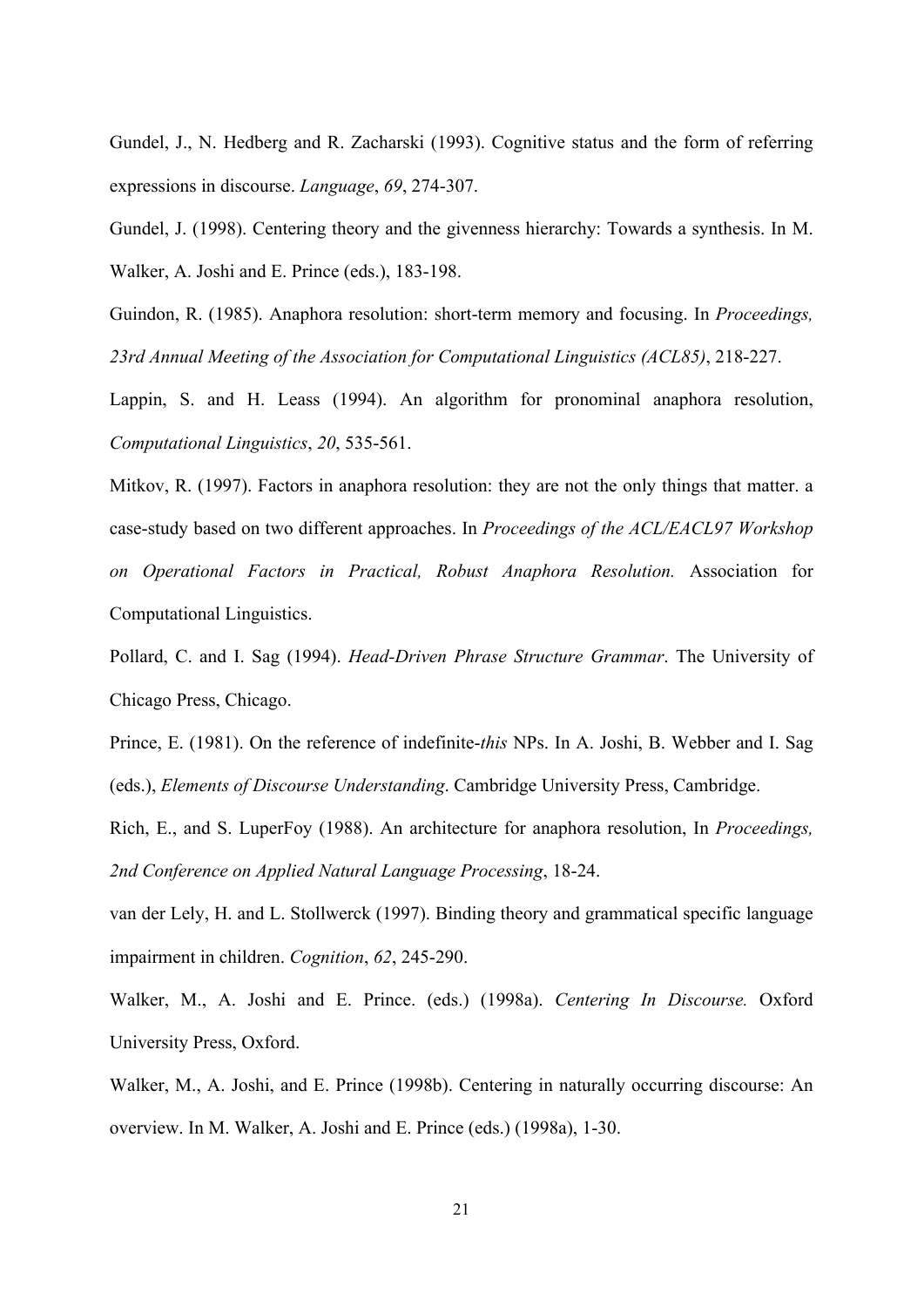Xue, P., C. Pollard, and I. Sag (1994). A new perspective on chinese *ziji*. In *Proceedings of the West Coast Conference on Formal Linguistics (WCCFL'94)*, CSLI Publications, Stanford.